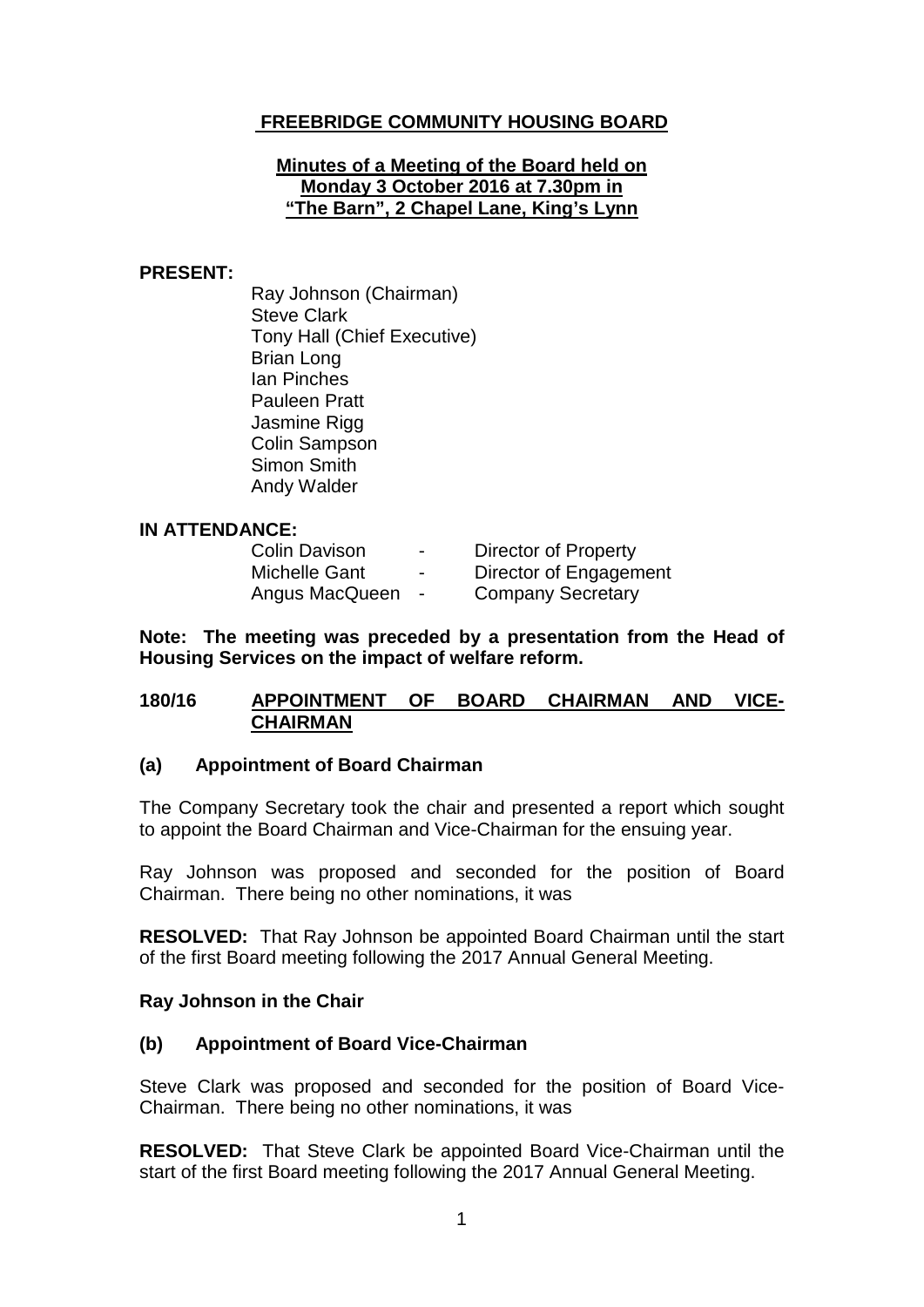# **181/16 APOLOGIES**

Apologies for absence were received from Marie Connell and Tina Smiddy.

### **182/16 MINUTES**

The minutes of the meeting held on 5 September 2016 were confirmed as a correct record and signed by the Chairman.

### **183/16 DECLARATIONS OF INTEREST**

Ray Johnson declared an interest and withdrew from the room during the appointment of the Board Chairman (minute number 180/16(a)).

Steve Clark declared an interest and withdrew from the room during the appointment of the Board Vice-Chairman (minute number 180/16(b)).

Ian Pinches declared an interest and withdrew from the room during the appointment of the Audit Committee Chairman (minute number 187/16).

Brian Long declared an interest in the item at minute number 186/16 – Hillington Square Phase 4 Commissioning Report – as a close relative was likely to be one of the sub-contractors on Phase 4 of the Hillington Square project. He remained in the room for the item but did not vote.

Tony Hall declared an interest in the item at minute number 197/16 – Governance Committee (Special Meeting) Recommendations – as his remuneration was to be discussed. He withdrew from the room for the item.

#### **184/16 CHAIRMAN'S UPDATE**

The Chairman said that, in addition to his usual weekly meetings with the Chief Executive, he and the Chief Executive had attended the annual National Housing Federation Conference. This had been a very useful event. Of particular value had been a meeting with senior representatives of the Homes and Communities Agency, which had covered topics including in-depth assessments, regulatory fees, and deregulation. Another interesting session had considered the Voluntary Right to Buy. The Chief Executive would be circulating notes of the conference to the Board.

### **185/16 MANAGEMENT TEAM UPDATE**

A written update from the Management Team had been previously circulated and was noted by the Board.

The written update covered the following issues:

- RAF Marham future accommodation needs
- East Anglian devolution
- Sheltered Housing Gardening Competition 2016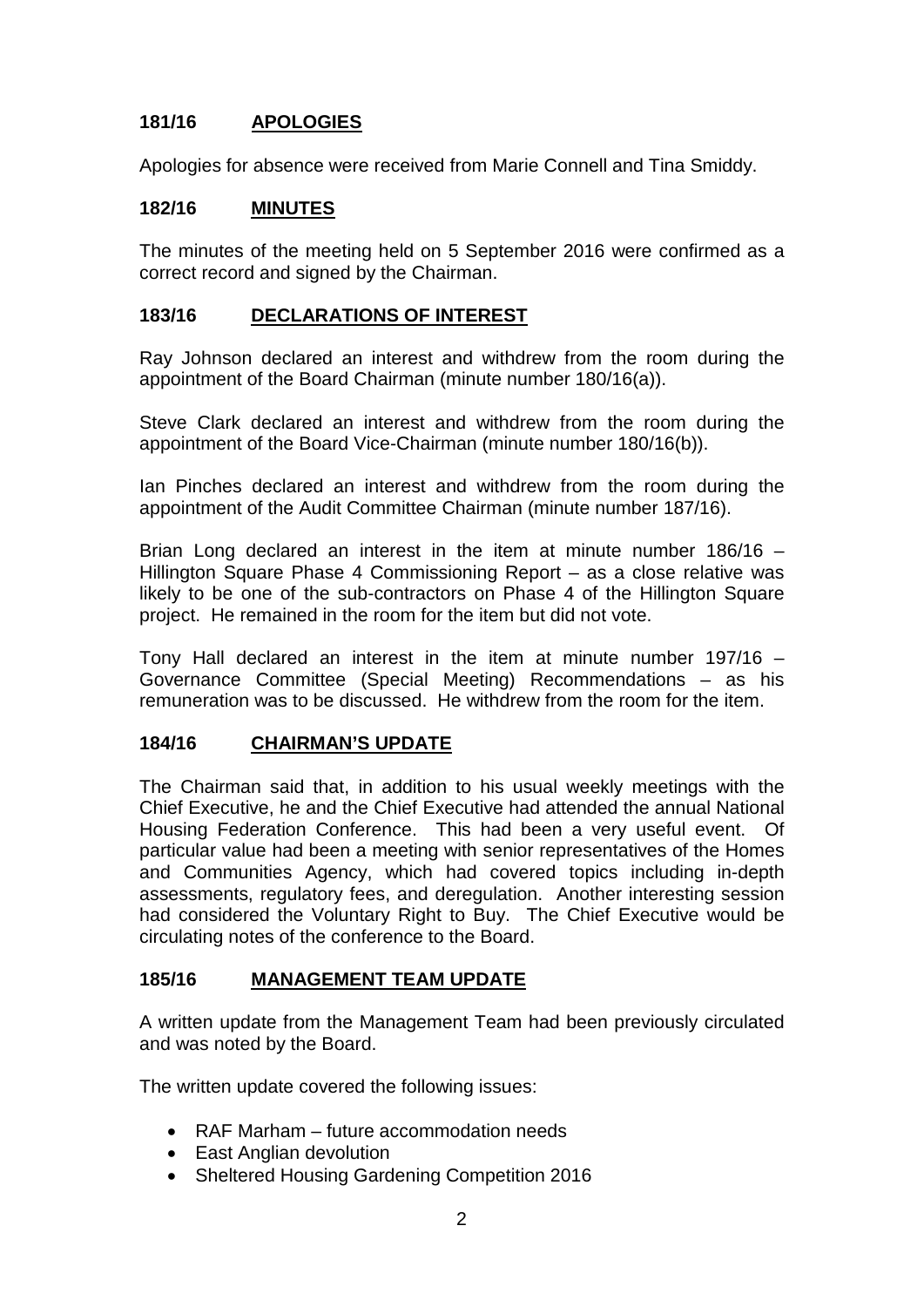- Management Team meeting with PricewaterhouseCoopers regarding Operating Model Review
- West Norfolk Partnership Strategy Group
- National Housing Federation Conference update

# **186/16 HILLINGTON SQUARE PHASE 4 COMMISSIONING REPORT**

Confidential item

# **187/16 BOARD APPOINTMENTS**

The Board considered a report which sought to undertake the annual process of making Board appointments for the ensuing year.

The Chairman had previously circulated a sheet of recommendations, and these were agreed. Not included in the sheet of recommendations had been the appointment to the Queen Elizabeth Hospital Governors' Council; the Chairman advised that, if it were the Board's wish, he would like to continue in this role for the time being.

**RESOLVED:** That the annual Board appointments be made as follows:

**Audit Committee:** Ian Pinches (Chairman), Simon Smith, (Vice-Chairman), Steve Clark, Jasmine Rigg, Karen Sly (co-opted member)

**Governance Committee:** Marie Connell (Chairman), Andy Walder (Vice-Chairman), Ray Johnson (as Board Chairman), Ian Pinches

**Complaints Panel Pool:** Ray Johnson (as Board Chairman), Steve Clark (as Board Vice-Chairman), Brian Long, Pauleen Pratt

**e<sup>2</sup> Joint Members Group:** Ray Johnson, Andy Walder, Tony Hall (as Chief Executive)

**Queen Elizabeth Hospital Governors' Council:** Ray Johnson

# **188/16 MEETINGS TIMETABLE 2017**

The Company Secretary presented a report which sought approval for the 2017 timetable for Board and Committee meetings and for the Annual General Meeting.

It was suggested that the start time for Board meetings be moved earlier, from 6.30pm (pre-meet at 6.00pm) to 5.00pm (pre-meet at 4.30pm). This would be beneficial to the well-being of employees, as they would not then have to stay late into the evening after a full day's work. It would also avoid the risk of key decisions being discussed when people were tired. All those present confirmed that they were content with this suggestion; however, it was agreed that it should be checked with the two Board Members who were absent before it was acted upon.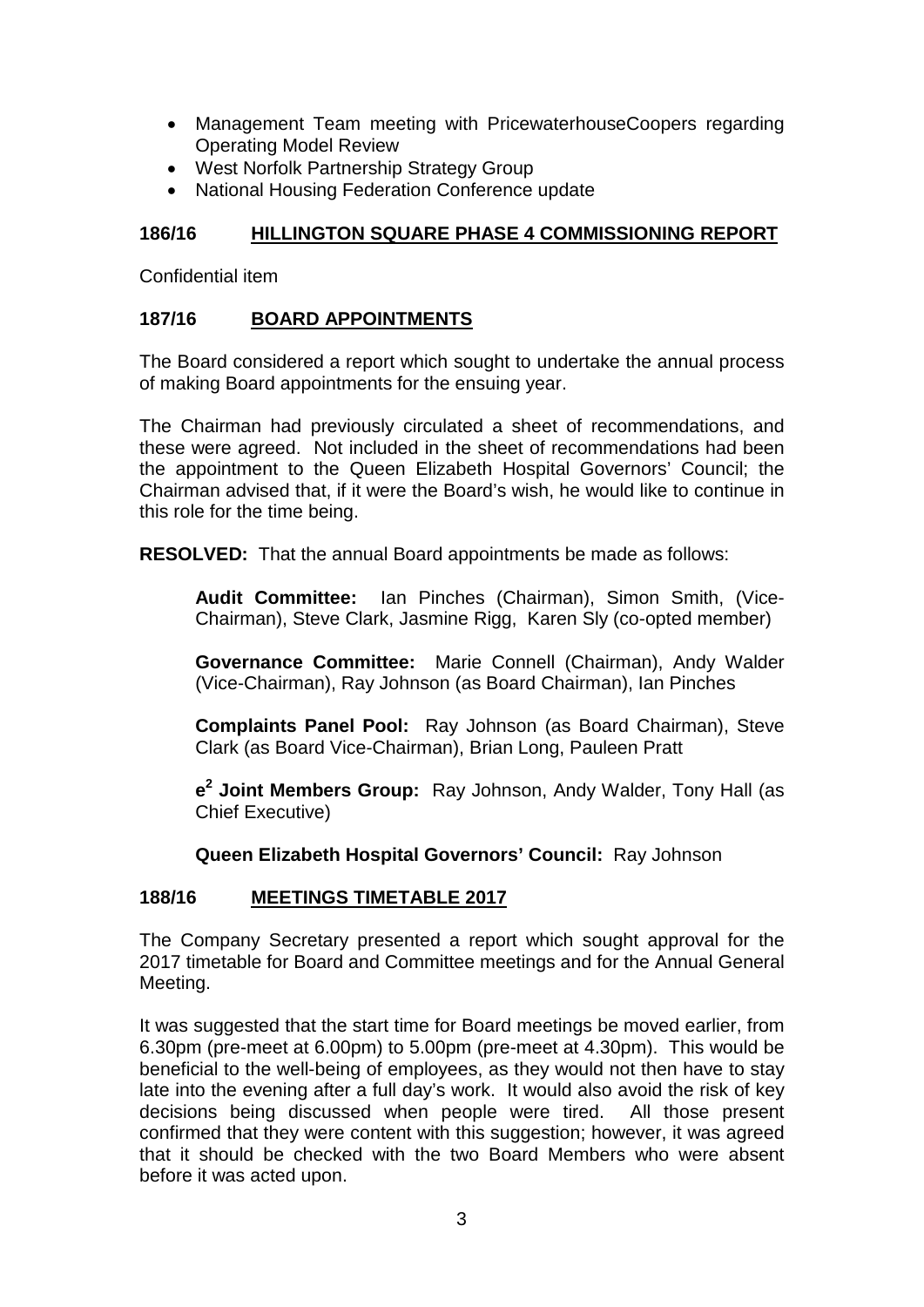**RESOLVED:** That the meetings timetable for 2017 be agreed, as presented, subject to a final decision on the start-time for Board meetings being made at the next meeting.

# **189/16 BOARD MEMBER DECLARATIONS OF INTEREST**

Confidential item

# **190/16 FINANCIAL REGULATION AMENDMENTS**

The Board considered a report which sought to make some minor amendments to the Financial Regulations.

**RESOLVED:** That the minor amendments to Financial Regulations 3, 5 and 7, as set out in the report, be approved.

# **191/16 REVIEW OF THE TENANT SAFETY POLICY**

The Director of Property presented a report which reviewed the Tenant Safety Policy. It was noted that, following the review, no changes to the Policy were suggested.

In answer to a question, the Director of Property confirmed that he had consulted the Tenant Panel when reviewing the Policy. Whilst the Panel had not put forward any changes to the Policy itself, it had requested that, when works were to be carried out to properties, the tenants were given an indication of timescale and the owners of adjoining properties were notified. These suggestions were being progressed.

In response to questions, the Chief Executive said that there was a duty to take into account any child protection implications when granting a new tenancy. Incidents of anti-social behaviour were managed as necessary.

**RESOLVED:** That the Tenant Safety Policy be approved, as presented.

# **192/16 UPDATE OF THE BUSINESS CONTINUITY POLICY**

The Company Secretary presented a report which provided an update to the Business Continuity Policy.

In answer to a question submitted by a Board Member in advance of the meeting, the Company Secretary explained that sufficient back-up was in place to cover for the possibility of the ICT systems becoming unavailable in an emergency situation.

**RESOLVED:** That the updated Business Continuity Policy be approved, as presented.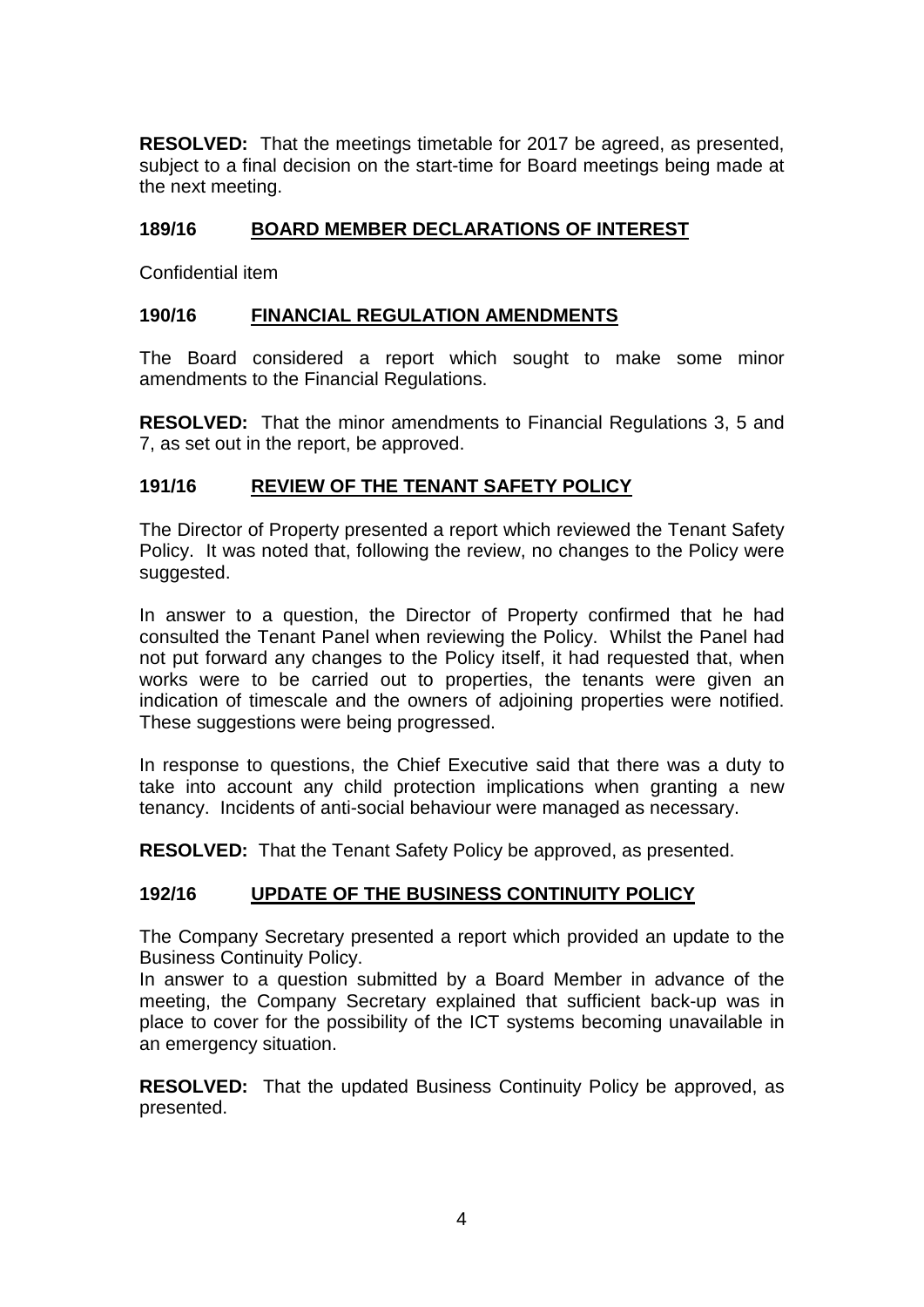## **193/16 URGENT ACTION TAKEN – EXTENSION OF SUPPORTING PEOPLE CONTRACT UNTIL DECEMBER 2017**

The Board noted a request for urgent action that had been approved, to extend the Supporting People contract until December 2017. The Board expressed disappointment that the contract had not been renewed before the end date.

## **194/16 WORK UPDATE**

The Company Secretary presented the work update, which included the following:

- Action Sheet
- Future Work Programme of the Board.

In answer to questions, the following points were made:

- The Director of Property confirmed that a report on Plaxtole House would be presented to the next meeting.
- The Director of Property advised that procurement options were currently being investigated for the electrical materials contract.
- The Director of Property said that the lease of rooms at Providence Street to the NHS had been completed.
- The Company Secretary confirmed that the statutory accounts and other regulatory documents had been distributed as appropriate by the required deadline.
- The Company Secretary stated that he would be issuing an update to the Board Member Agreement for Services in the near future.

The Board noted the update.

## **195/16 ANY OTHER BUSINESS**

There was no other business.

#### **196/16 NEXT MEETING**

The Board noted that its next meeting was scheduled for Monday 7 November 2016 at 6.30pm.

## **197/16 GOVERNANCE COMMITTEE (SPECIAL MEETING) RECOMMENDATIONS)**

Confidential item